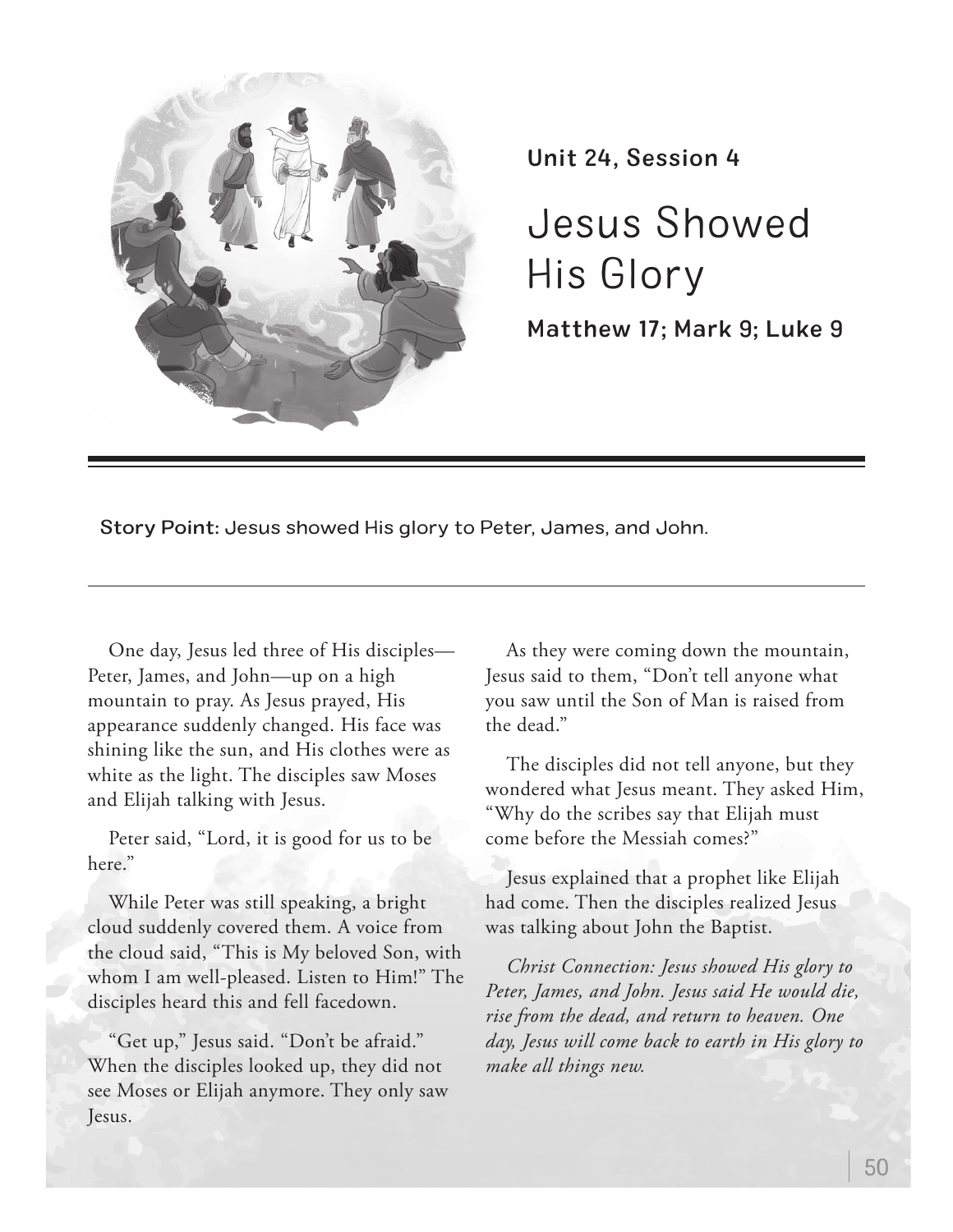

*The Bible tells us what is true about God and about ourselves. All of the stories in the Bible fit together to tell us the big story of how God rescues sinners through His Son, Jesus.*

• The word *transfiguration* describes a change in Jesus' appearance. How many words can you make from these letters?

## TRANSFIGURATION

• What does this story teach us about God?

• How was Jesus changed?

## CHRIST CONNECTION

*Jesus showed His glory to Peter, James, and John. Jesus said He would die, rise from the dead, and return to heaven. One day, Jesus will come back to earth in His glory to make all things new.*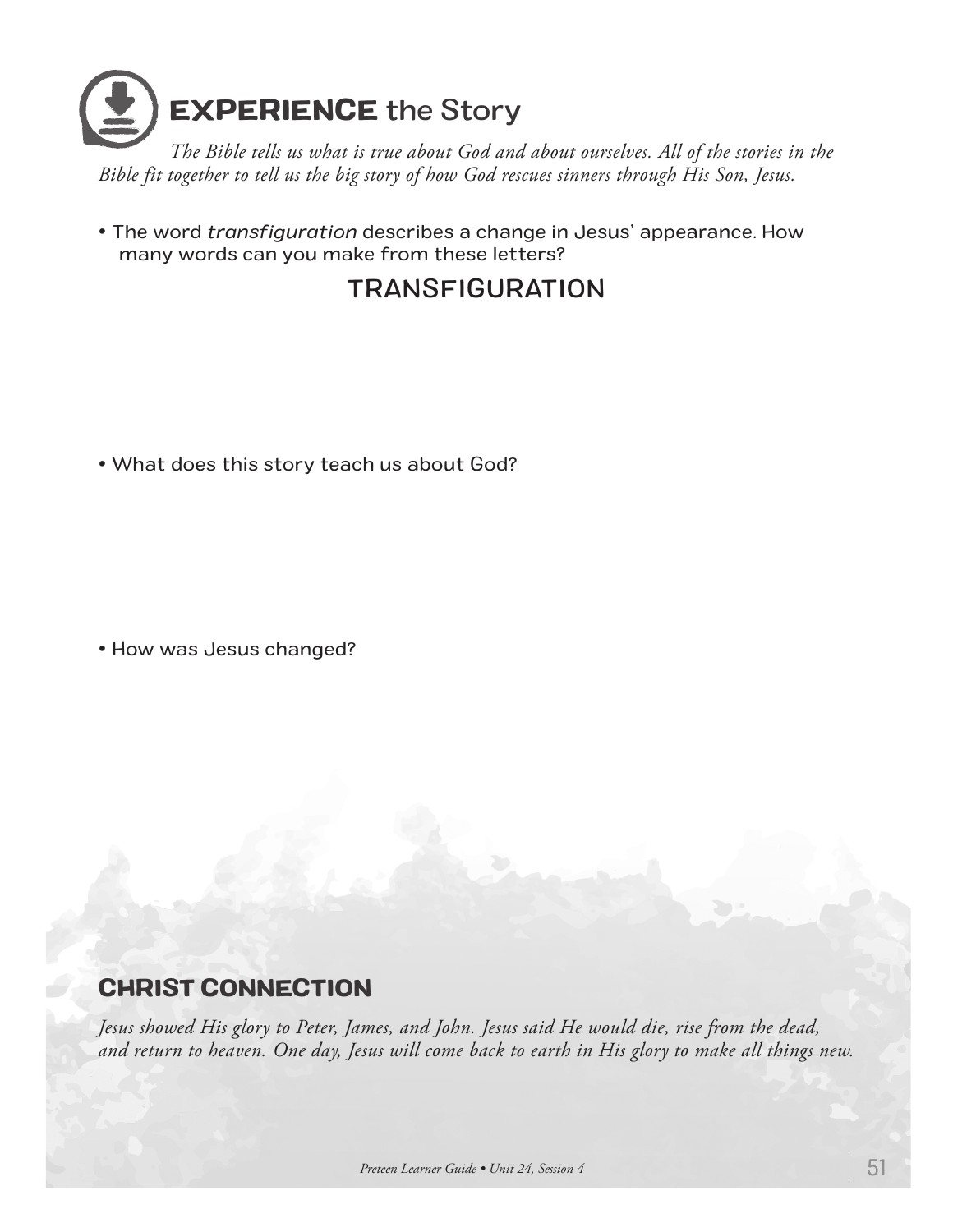

• What do you think the disciples realized about Jesus after they saw Him changed?

• How is Jesus greater than Moses and Elijah?

• Why should we listen to Jesus?

## CHRIST CONNECTION

*Jesus showed His glory to Peter, James, and John. Jesus said He would die, rise from the dead, and return to heaven. One day, Jesus will come back to earth in His glory to make all things new.*